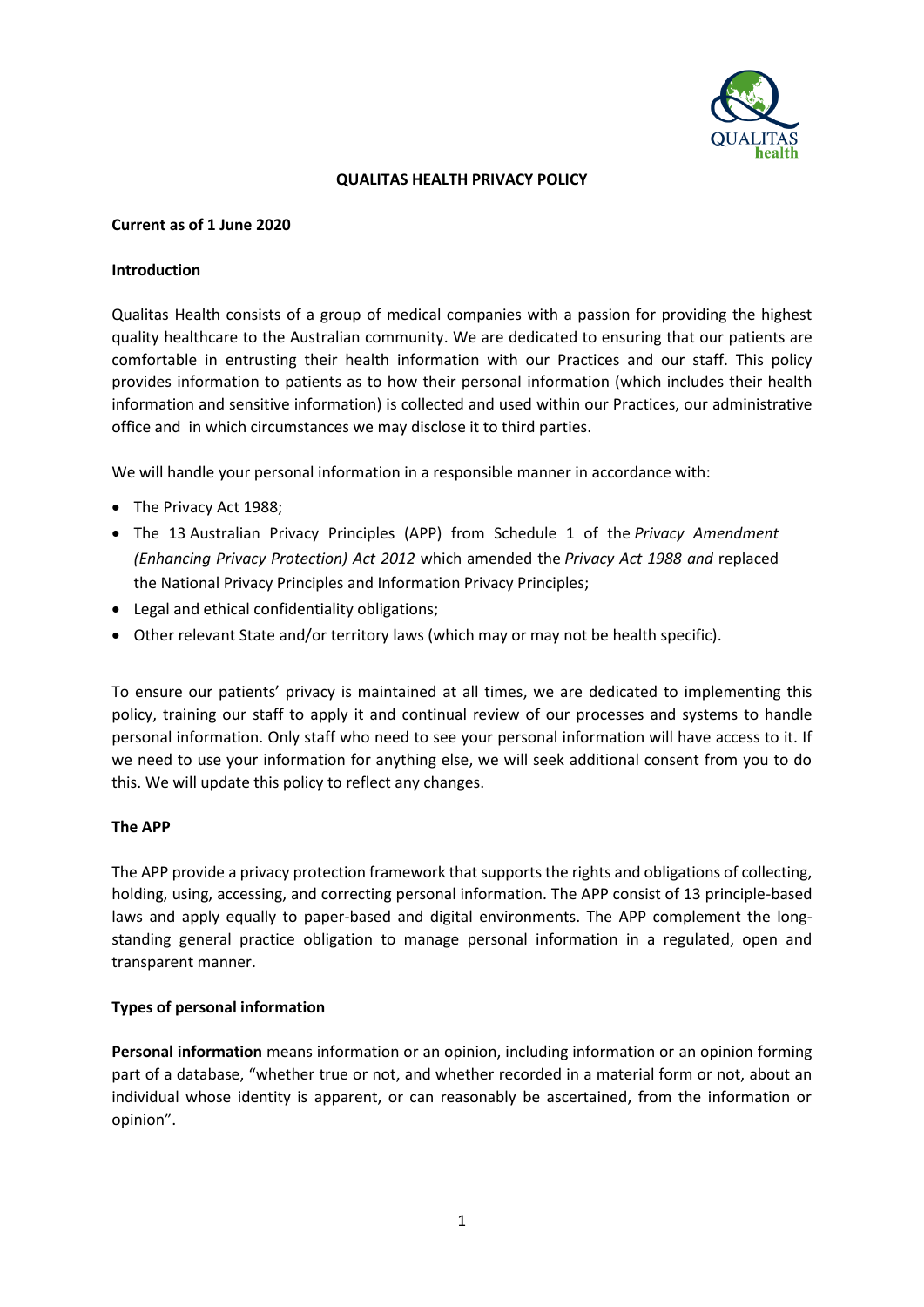

**Health information** includes personal information collected to provide, or in providing, a health service (which is also sensitive information).

**Sensitive information** means information or an opinion about a person's racial or ethnic origin, political opinions, membership of a political, professional or trade association or trade union, religious beliefs or affiliations, philosophical beliefs, sexual preferences or practices, or criminal record, as well as health information about the person.

### **Practice procedure**

We will:

- provide a copy of this policy upon request;
- ensure staff comply with the APP and deal appropriately with inquiries or concerns;
- take such steps as are reasonable in the circumstances to implement practices, procedures and systems to ensure compliance with the APP and deal with inquiries or complaints;
- collect personal information for the primary purpose of managing a patients' healthcare and for financial claims and payments.

### **Staff responsibility**

The Practices' and key administrative staff who are entrusted with confidential information, all having signed confidentiality agreements, will take reasonable steps to ensure patients understand:

- what information has been and is being collected;
- why the information is being collected, and whether this is due to a legal requirement;
- how the information will be used or disclosed;
- why and when their consent is necessary;
- the Practices' procedures for access and correction of information, and responding to complaints of information breaches, including by providing this policy.

#### **Patient consent**

We will only interpret and apply a patient's consent for the primary purpose for which it was provided. We must seek additional consent from the patient if the personal information collected may be used for any other purpose.

#### **Collection of information, storage, and security**

We need to collect personal information as a provision of clinical services to a patients at the Practices. Collected personal information will include patients':

• names, addresses, date of birth, gender, and contact details;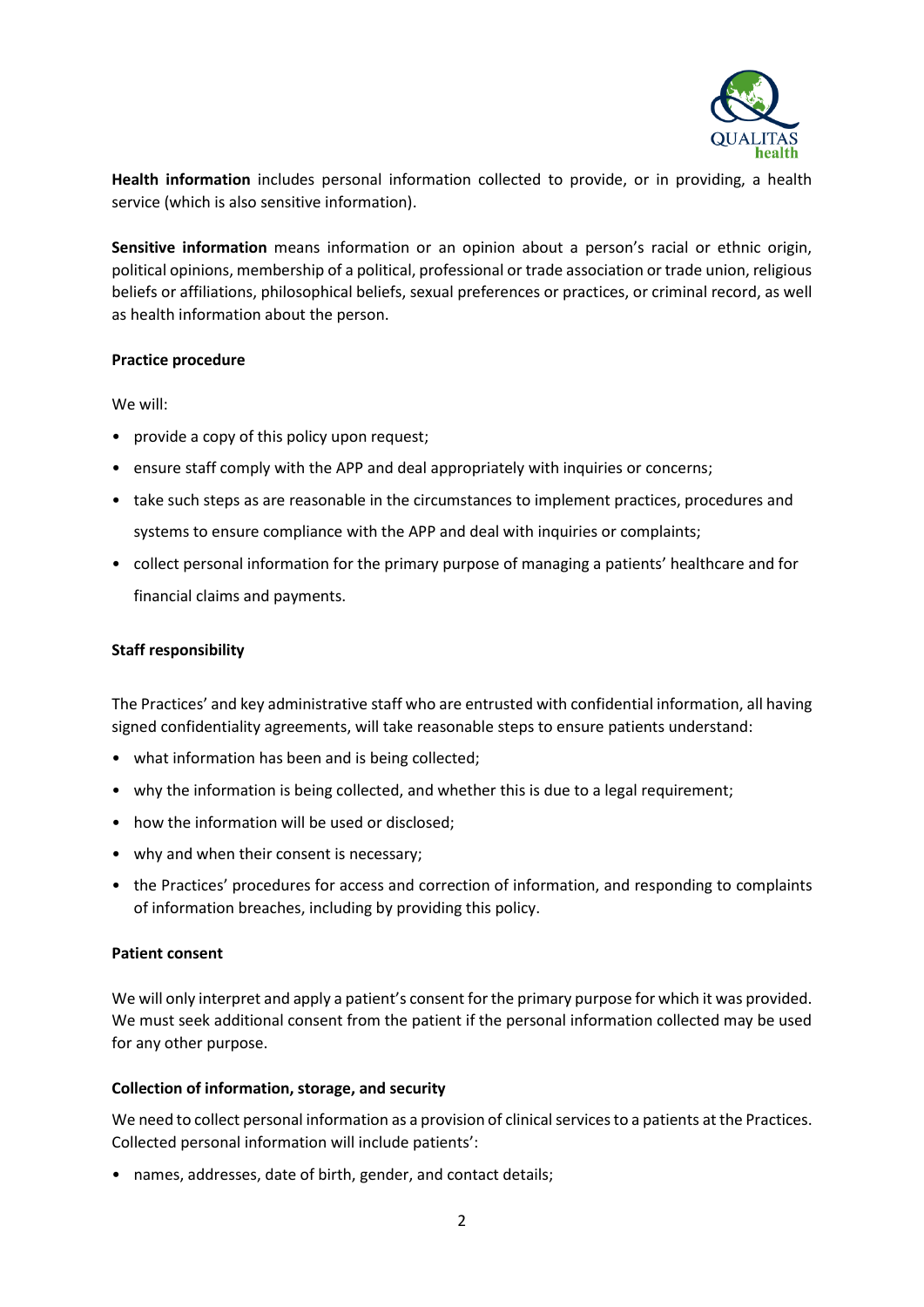

- Medicare number (where available) (for identification and claiming purposes);
- healthcare identifiers:
- medical information including medical history, medications, allergies, adverse events, immunisations, social history, family history and risk factors;
- payment information such as credit card and direct debit details;
- information from patient enquiries;
- communication between the Practice and the patient.

A patient's personal information may be held securely at the relevant Practice and/or in the Admin Office in various forms:

- as paper records, in hard copy format in secured environment;
- as electronic records in protected password-secured information systems;
- as visual x-rays, CT scans, videos and photos;
- as audio recordings.

Our procedure for collecting personal information is set out below:

- 1. Practices' staff collect patients' personal and demographic information via registration when patients present to the Practices for the first time. Patients are encouraged to pay attention to the collection statement attached to/within the form and information about the management of collected information and patient privacy;
- 2. During the course of providing medical services, the Practices' healthcare practitioners will consequently collect further personal information;
- 3. Information can also be collected through electronic transfer of prescriptions (eTP), My Health Record, e.g. via Shared Health Summary, Event Summary;
- 4. Personal information may also be collected from the patients' guardian or responsible person (where practicable and necessary), or from any other involved healthcare specialists, your health fund, Medicare or the Department of Veterans' Affairs (as necessary);
- 5. We may also collect your personal information when you visit our website, send us an email or SMS, telephone us, make an online appointment or communicate with us using social media. Information collected through our website may also include website analytics, cookies etc.

Information may be collected in various ways, such as over the phone, in writing, in person in our Practices, in our Admin Office or at home visits, over the internet if you communicate with us online as well as information which are entered into our Practices' website.

We hold all personal information securely, whether in electronic format, in protected information systems or in hard copy format in a secured environment.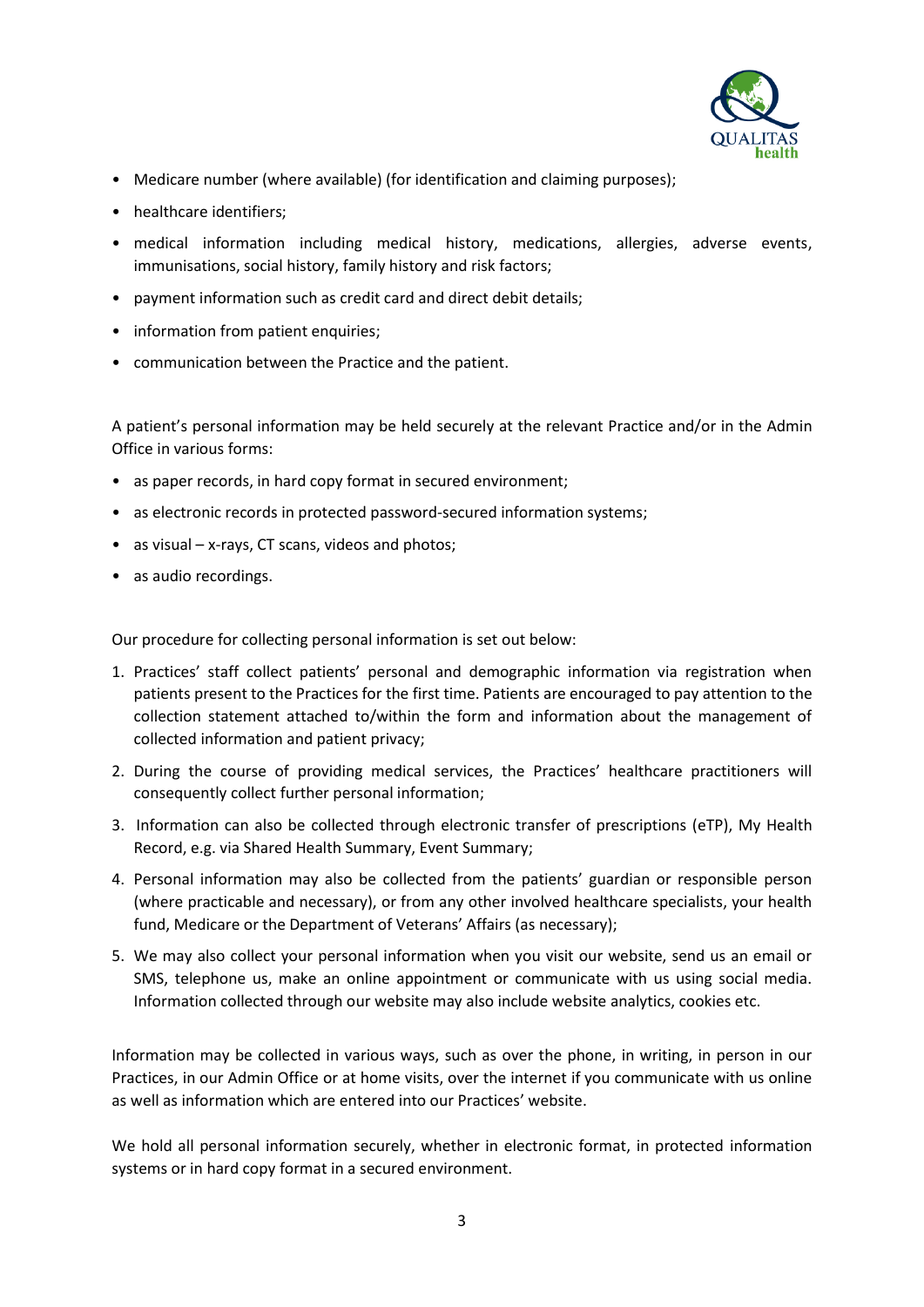

# **Use and disclosure of information**

Personal information will only be used for the purpose of providing medical services and for claims and payments, unless otherwise consented to. Some disclosure may occur to third parties engaged by us for business purposes, such as accreditation, for the provision of information technology and medical studies. These third parties are required to comply with the APP and our policy. We will inform the patient where there is a statutory requirement to disclose certain personal information (for example, some diseases require mandatory notification).

We will not disclose personal information to any third party other than in the course of providing medical services, without full disclosure to the patient or the recipient, the reason for the information transfer and full consent from the patient. We will not transfer your personal information to an overseas recipient (unless under exceptional circumstances permitted by law) unless we have your consent.

Exceptions to disclosure without patient consent are where the information is:

- required by law;
- necessary to lessen or prevent a serious threat to a patient's life, health or safety or public health or safety, or it is impractical to obtain the patient's consent;
- to assist in locating a missing person;
- to establish, exercise or defend an equitable claim;
- for the purpose of a confidential dispute resolution process;
- during the course of providing medical services, through eTP, My Health Record (e.g. via Shared Health Summary, Event Summary).

We will not use any personal information in relation to direct marketing to a patient without that patient's express consent. Patients may opt-out of direct marketing at any time by notifying the relevant Practice or our Admin Office in a letter or email.

We evaluate all unsolicited information we receive to decide if it should be kept, acted on or destroyed.

# **Website(s)**

Our Website(s) uses Google Analytics and Google Tag Manager to help us to improve our Website(s) and services as well as enhance user experience. Google Analytics collects data with respect to your interaction with our website and produce reports on how visitors use our website. The type of data that we may collect using this tool include, but are not limited to, time of visit, pages visited, referring site details, geographic locations, search terms, number of visitors, number of bookings made through the website(s).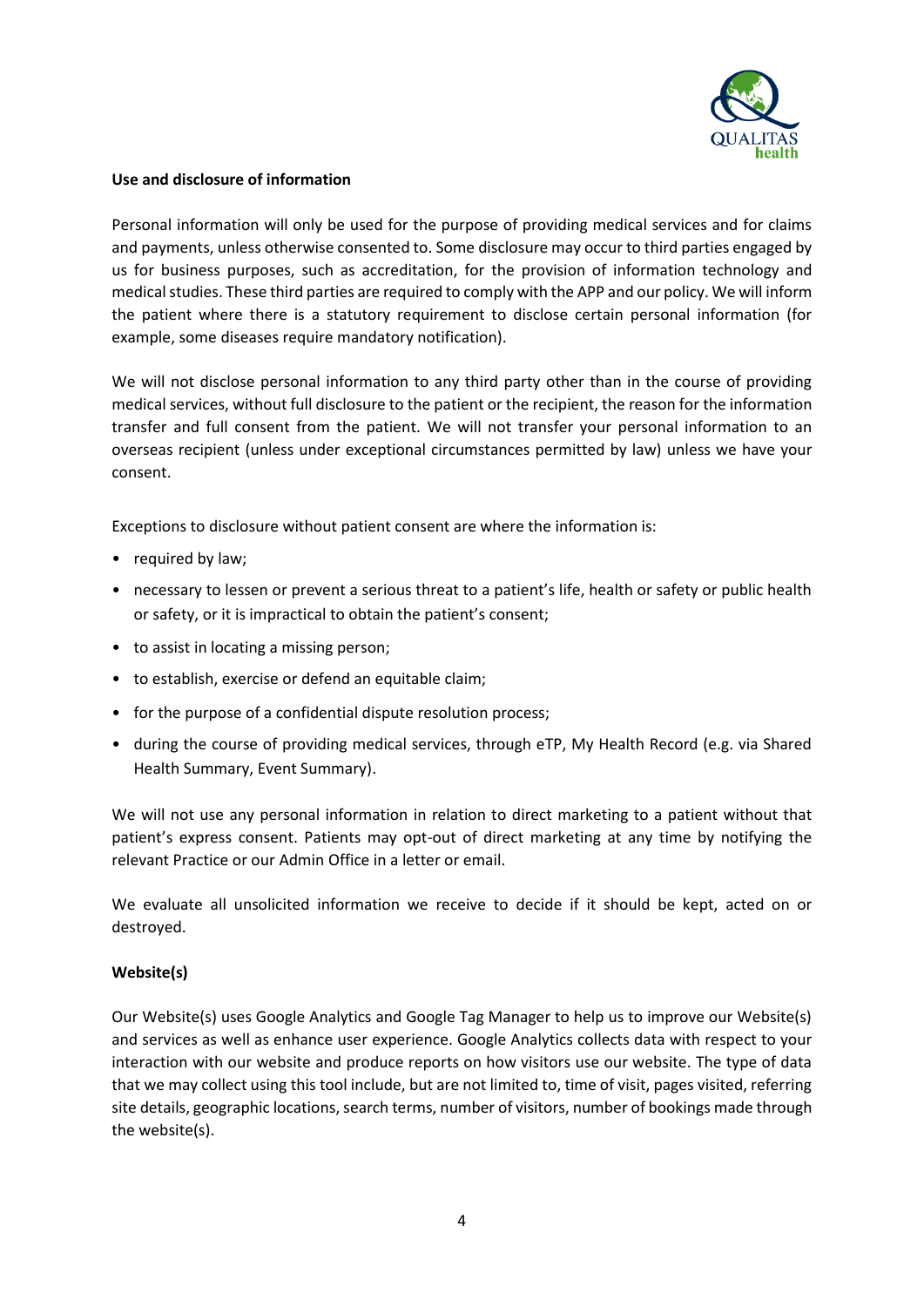

Google Analytics is a US-based service. The information generated about your use of our Website(s) (including your IP address) will be transmitted to and stored by Google Analytics on servers located outside Australia. Google will not associate your IP address with other data they hold. Please see Google's Privacy Policy.

By using our Website(s), you consent to the processing of data about you by Google Analytics in the manner described in Google's Privacy Policy and for the purposes set out above. You may opt out of the collection of information via Google Analytics by downloading the Google Analytics Opt-out browser add on.

Google Analytics collects information using cookies. A cookie is a small piece of text sent to your browser by a website you visit. It helps the website to remember information about your visit. It enhances the website's functionality and improve your user experience. Most browsers allow you to choose whether to accept cookies. You can find further information on how to manage or disable cookies in common browsers such as Google Chrome and Internet Explorer. However, if you disable all cookies in your browser, certain sections of our website may not work.

Our Website(s) may contain links to third-party websites. We have no control over these websites or any of their content and are not responsible for any loss or damage you may suffer from using them. Third-party websites are governed by their own terms of use (including privacy policies). We recommend you satisfy yourself with respect to their terms of use and policies on handing of your personal information.

## **Access, corrections, and privacy concerns**

We acknowledge patients may request access to their medical records. Patients are encouraged to make this request in writing, and the Practices and/or the Admin Office will respond within a reasonable time, usually 30 days. There may be a fee for the administrative costs of retrieving and providing you with copies of your medical records.

We take reasonable steps to correct personal information where it is satisfied they are not accurate or up to date. From time to time, the Practices and/or staff from the Admin Office will ask patients to verify the personal information held by us is correct and up to date. Patients may also request us to correct or update their information, and patients should make such requests in writing.

# **Complaints**

We take complaints and concerns about the privacy of patients' personal information seriously. Patients should express any privacy concerns in writing. We will then attempt to resolve it in accordance with its complaint resolution procedure. We will investigate the complaint and endeavour to respond as quickly as possible. If you feel your complaint has not been dealt with correctly or you are unsatisfied with the response, you may lodge a complaint to the Office of the Australian Information Commissioner (OAIC).